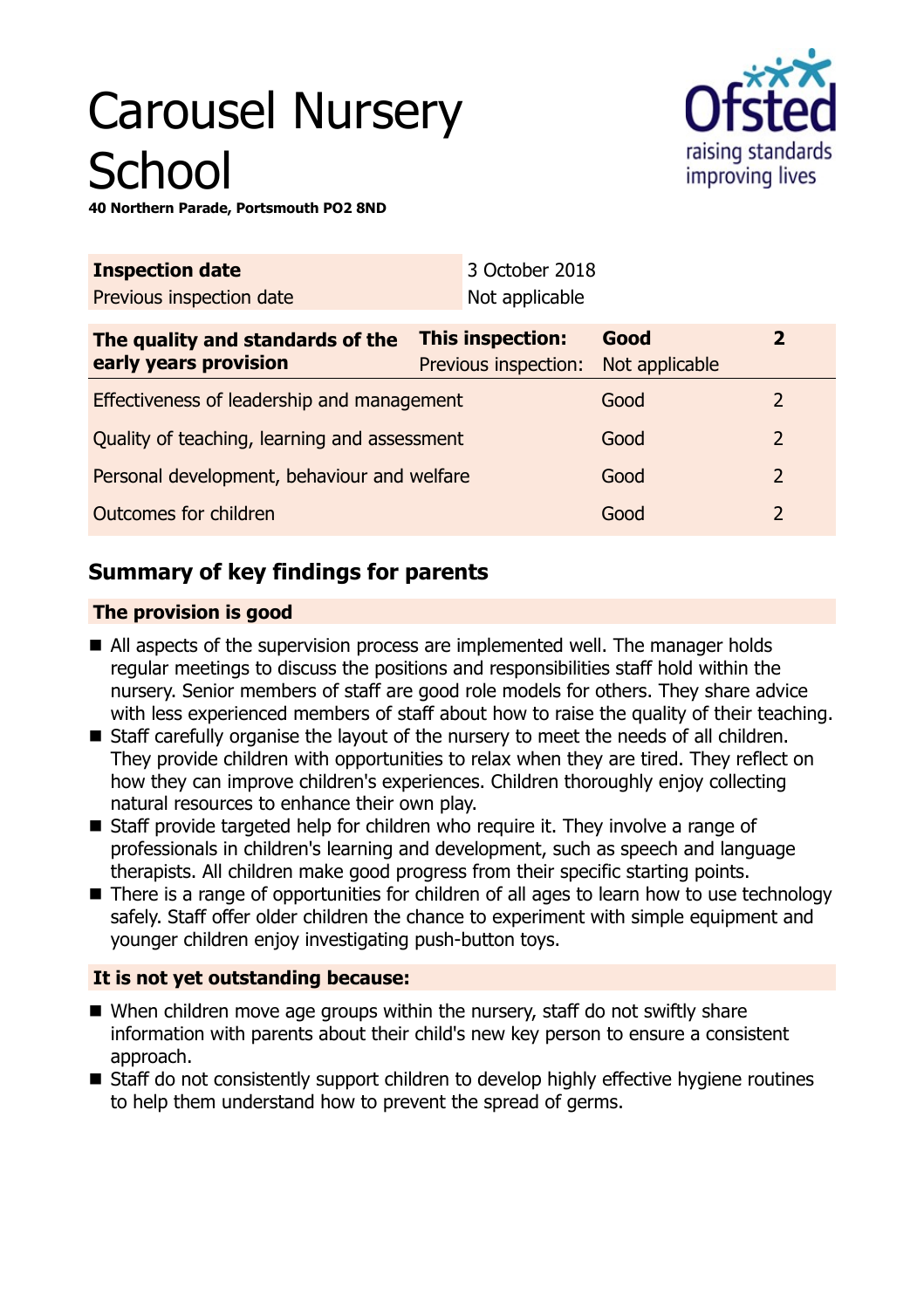## **What the setting needs to do to improve further**

#### **To further improve the quality of the early years provision the provider should:**

- strengthen systems to share information with parents about who children's key person will be when they move within the nursery
- support children to develop strong hygiene routines and help them to understand how to prevent the spread of germs.

#### **Inspection activities**

- $\blacksquare$  The inspector talked to the manager about methods she uses to monitor the quality of the provision.
- $\blacksquare$  The inspector spoke to a variety of parents about the service that they receive at the nursery.
- $\blacksquare$  The inspector and the manager evaluated the success of an adult-led activity.
- The inspector accessed children's individual progress records and spoke to staff about children's learning.
- $\blacksquare$  The inspector engaged with children and discussed the toys they play with when they come to nursery.

#### **Inspector**

Julie Bruce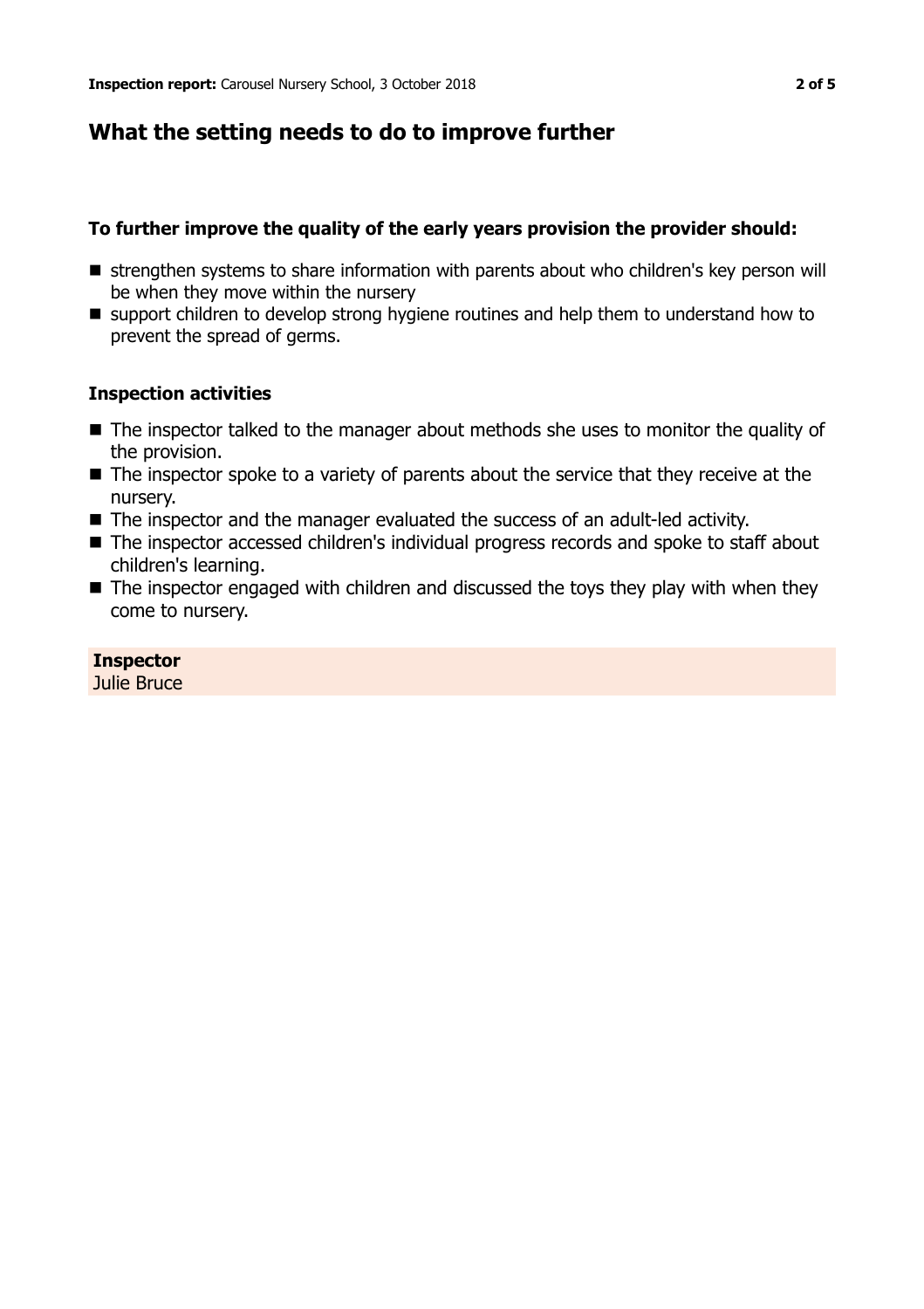# **Inspection findings**

#### **Effectiveness of leadership and management is good**

The manager fully engages her staff team in the evaluation process. She invites staff to make honest contributions about how to improve the quality of the nursery provision. For example, staff evaluated that they wanted children to gain a better understanding of the community in which they live. They take regular trips out and staff teach children about people that live and work in the local environment. Safeguarding is effective. The manager regularly checks staff's knowledge of various safeguarding topics. Staff work well together to protect children. They have a secure awareness of the procedures to follow if they have any concerns about children. The manager talks to staff about the types of training that will improve practice. For instance, staff have recently accessed learning focused on supporting the development of two-year-olds. They have developed positive strategies to support young children who are beginning to test boundaries.

#### **Quality of teaching, learning and assessment is good**

Staff provide children with plenty of opportunities to work together and complete tasks. For example, staff show toddlers how to create 'pumpkin faces'. They model how to carefully slice the top off the pumpkin, and children move the blade of the knife back and forth. Staff teach children to tolerate delay. Children patiently wait for their turn and diligently scoop out large seeds. Staff in all rooms plan a broad range of exciting play opportunities, such as when they teach children in the pre-school room about science. Staff help children to construct planets. Children are thrilled as they show friends their creations. Children's progress is accurately monitored on a regular basis and details shared with parents.

#### **Personal development, behaviour and welfare are good**

Staff demonstrate how children can move their bodies in various ways. For example, they show babies how to throw balls. Children thoroughly enjoy practising the technique as they raise their arms and launch balls across the play area. Staff encourage older children to move safely around friends as they play games and run around the outdoor area. Staff teach children to develop a sense of responsibility to look after their play environment. For instance, they demonstrate how to sweep the floor. Children carefully collect rubbish in their dustpan and brush. Others help staff clean up after they have eaten their snack. Children behave well and they are happy to help others.

#### **Outcomes for children are good**

Children hold pens correctly. They draw shapes and write the letters of their name. Children who have special educational needs respond well to the support they are offered and attain well in their learning. All children learn skills that will serve them well when they move to school, such as when they change their own clothes and zip up coats and trousers.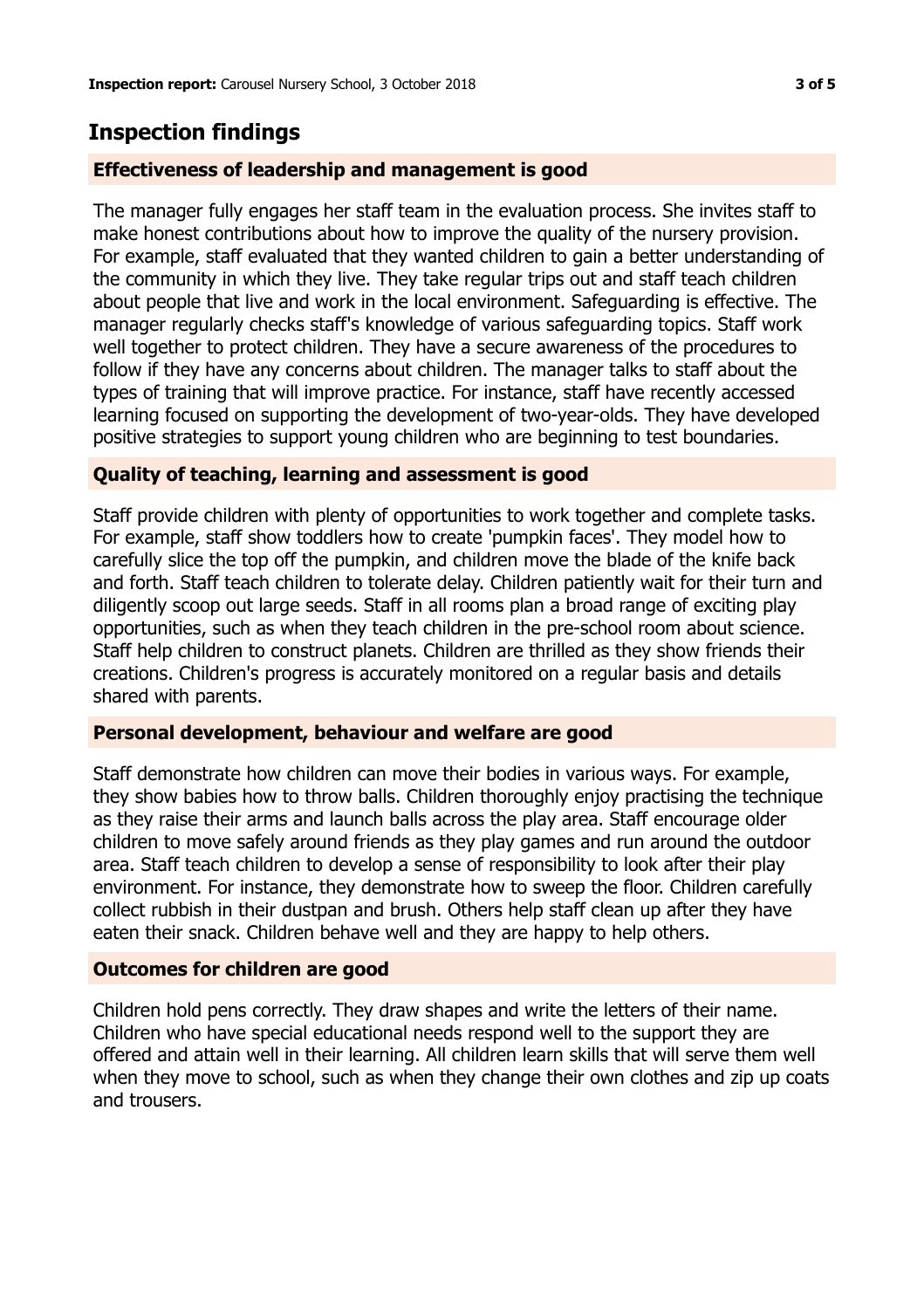## **Setting details**

| Unique reference number                             | EY500461                                                                             |  |
|-----------------------------------------------------|--------------------------------------------------------------------------------------|--|
| <b>Local authority</b>                              | Portsmouth                                                                           |  |
| <b>Inspection number</b>                            | 10077250                                                                             |  |
| <b>Type of provision</b>                            | Full day care                                                                        |  |
| <b>Registers</b>                                    | Early Years Register, Compulsory Childcare<br>Register, Voluntary Childcare Register |  |
| Day care type                                       | Childcare on non-domestic premises                                                   |  |
| Age range of children                               | $0 - 4$                                                                              |  |
| <b>Total number of places</b>                       | 60                                                                                   |  |
| Number of children on roll                          | 95                                                                                   |  |
| Name of registered person                           | Carousel Nursery School (hilsea) Limited                                             |  |
| <b>Registered person unique</b><br>reference number | RP901209                                                                             |  |
| <b>Date of previous inspection</b>                  | Not applicable                                                                       |  |
| <b>Telephone number</b>                             | 02392677377                                                                          |  |

Carousel Nursery School originally opened in 1998 but re-registered in 2016. The nursery is open from 6.30am to 6.30pm on Monday to Friday, for 51 weeks of the year, excluding bank holidays. There are 19 members of staff. One member of staff holds early years professional status. The manager has a qualification at level 6 and another member of staff has gained a qualification at level 5. Six members of staff have attained childcare qualifications at level 3 and another two members of staff are qualified at level 2.

This inspection was carried out by Ofsted under sections 49 and 50 of the Childcare Act 2006 on the quality and standards of provision that is registered on the Early Years Register. The registered person must ensure that this provision complies with the statutory framework for children's learning, development and care, known as the early years foundation stage.

Any complaints about the inspection or the report should be made following the procedures set out in the guidance Complaints procedure: raising concerns and making complaints about Ofsted, which is available from Ofsted's website: www.ofsted.gov.uk. If you would like Ofsted to send you a copy of the guidance, please telephone 0300 123 4234, or email [enquiries@ofsted.gov.uk.](mailto:enquiries@ofsted.gov.uk)